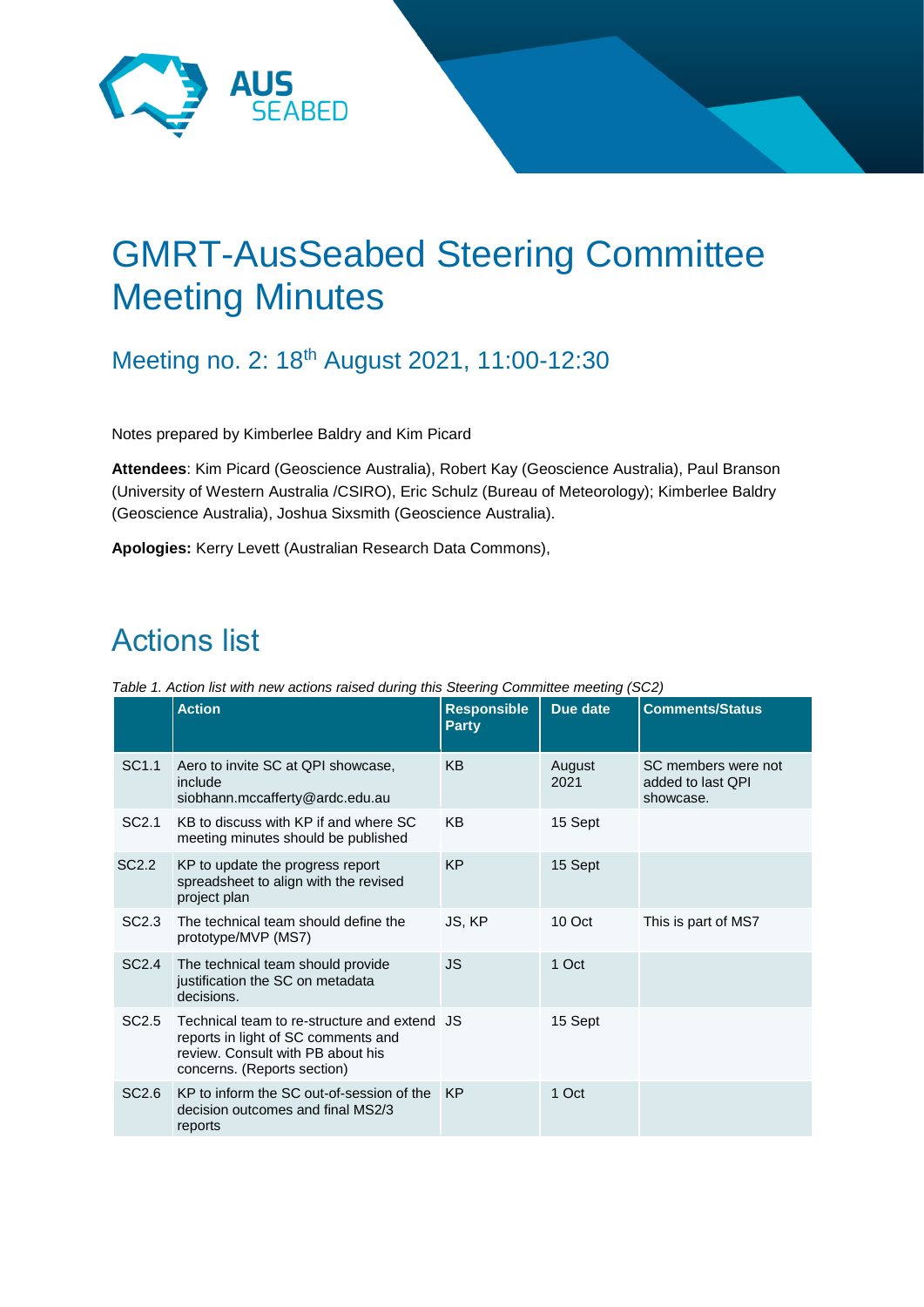### **Introduction**

- Meeting opened 1105
- The SC endorsed the agenda with no additional business raised

### Minutes and Actions

- Minutes from SC Meeting #1 were endorsed out of session. Publication of the minutes has yet to be discussed.
- It was noted that SC members were not successfully added to the last AusSeabed Quarterly Showcase. Action SC1.1 remains open.
- All other actions were closed.

*Action SC2.1: KB to discuss with KP if and where SC meeting minutes should be published.*

## Progress Report

KP provided an update on the progress of the project, supported by the progress report supplied in the meeting papers. The progress outlined the near-completion of MS1-3 and an update against MS 4-9, noting that the project was on track.

Core design decisions have been made since the development of the project plan and have resulted in a reordering and slight modification of activities that make up Milestones 3,4,6,7 and 8. Milestone 9 will remain on schedule as per the original plan. A revised work plan was provided to the SC and has been translated into the original detailed project plan.

The SC noted that a further revision of the progress reports was needed to align with the revised project plan. This includes making sure that timeline and budget tracking lines up.

KP clarified progress in light of this

- M1 and M2 The report needs to be published and is in final stages of review
- M3 Reports needs to be published and is in final stages of review
- M5 Data subset scope prioritised with a primary focus area determined based on the variety of datasets available in that area. If time allows, datasets from the secondary larger priority area will be supplied Data processing (cleaning) is underway by partner institutions. Datasets specificationsare being delivered in light of workshops (MS3) and user survey (MS2). Dataset conversions may need to be made after received from data providers. As a result there may be a short delay in delivering MS5.
- KP noted that there will likely be a delay on the publication of MS5 datasets to the AusSeabed Data Portal. This does not impact the overall deliverable associated with the platform development.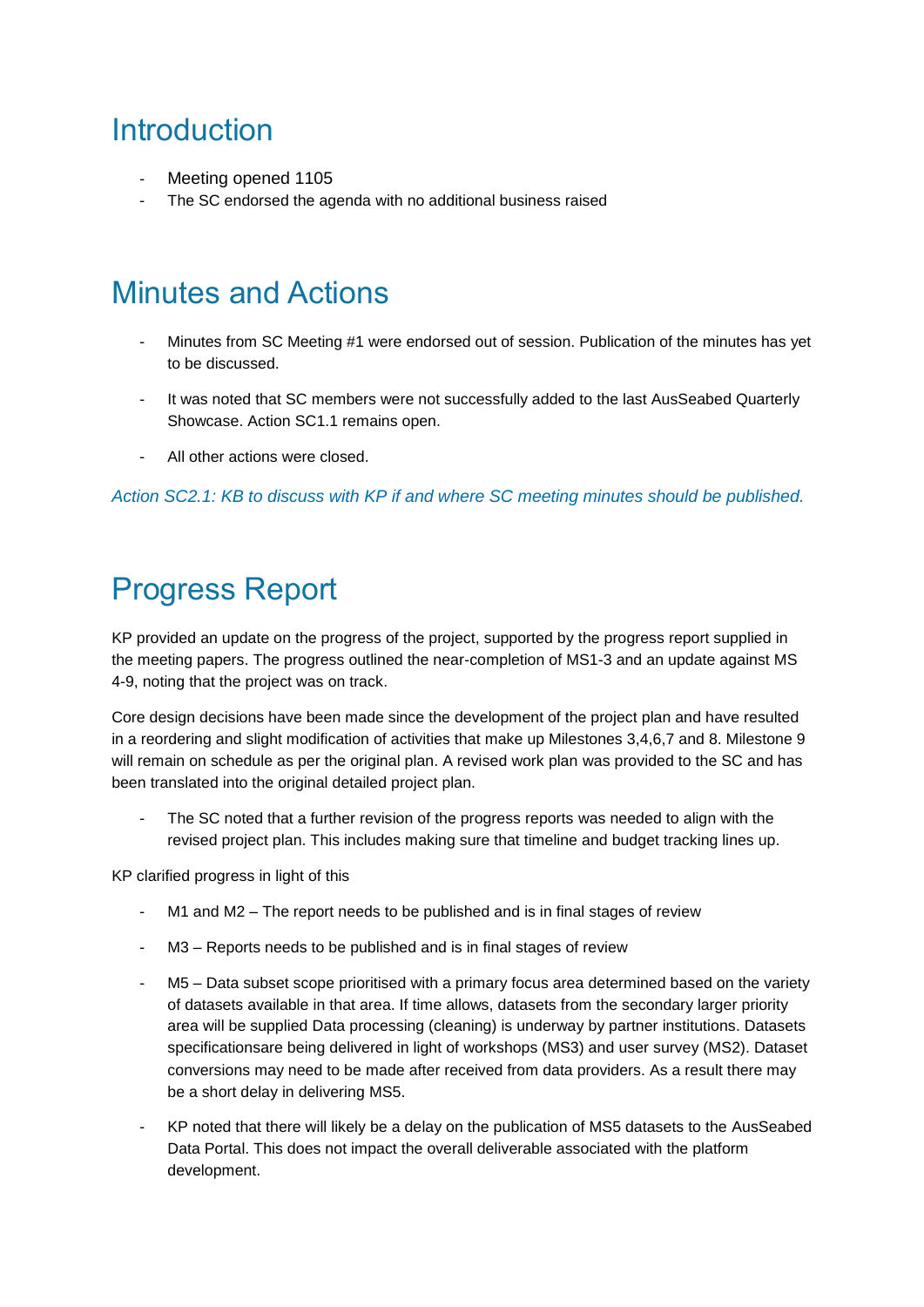- M9-11 not started.
- JS provided an update on Component 3:
	- Slight delay in progressing milestones due to the realisation that metadata curation is considered essential to enable the user-control necessary.
	- $\circ$  Jupyter Hub will cater for specialist user needs. It will provide a basic interface that will leverage of the existing interface on Jupyter Hub rather than build a full immersive GUI, which is unnecessary for the user base. This MS has been re-scheduled to later because it isn't needed first.
	- o The Platform will be built on AWS not NCI/Nectar. This is to eliminate the risk of access problems with research infrastructure and High Performance Computing. This is also in line with the general direction of Geoscience Australia, AusSeabed and LDEO. NCI can't ensure up-time/accessibility constantly. The team is conscious that AWS could be costly and that will need to be considered in the future. This project will set up the prototype from which operational cost can be assess. Potential ways to alleviate cost if necessary could be a pay for service fee, approach AWS to partner through one of the scheme, or seek additional government funding.
- The SC asked if the reduction in the priority area for data subset posed a risk in restricting the end-user.
	- o the prototype should be able to handle data outside the bounding box and/or additional datasets within the area of interest are likely to be supplied throughout the year from the other AusSeabed activities.
	- The architecture model (MS7) needs to include in and outside of scope.
- The SC asked that a minimum viable product be defined so that they can better assess abd help direct the project
	- o JS commented that caution is needed regarding the expectation of the project. This is a prototype, and moving forward with an operational system is a different outcome.
	- $\circ$  It was noted that going forward all communications should be made very clear on what the prototype is going to look like.
	- $\circ$  It is unclear what kind of user-subjectivity on decision making will be enabled, and what is needed as a minimum.
	- o ES notes that the tool needs to accommodate available data that exists
	- $\circ$  JS raised caution that with increased flexibility comes increased complexity
- The SC challenged the need for expensive metadata in C3 and the establishment of new metadata standards.
	- o KP noted that the AusSeabed Data Hub metadata is insufficient for GMRT project. JS and KP elaborated.
		- Inconsistencies have been identified. There are also many different standards used within the database and data cannot be queried efficiently.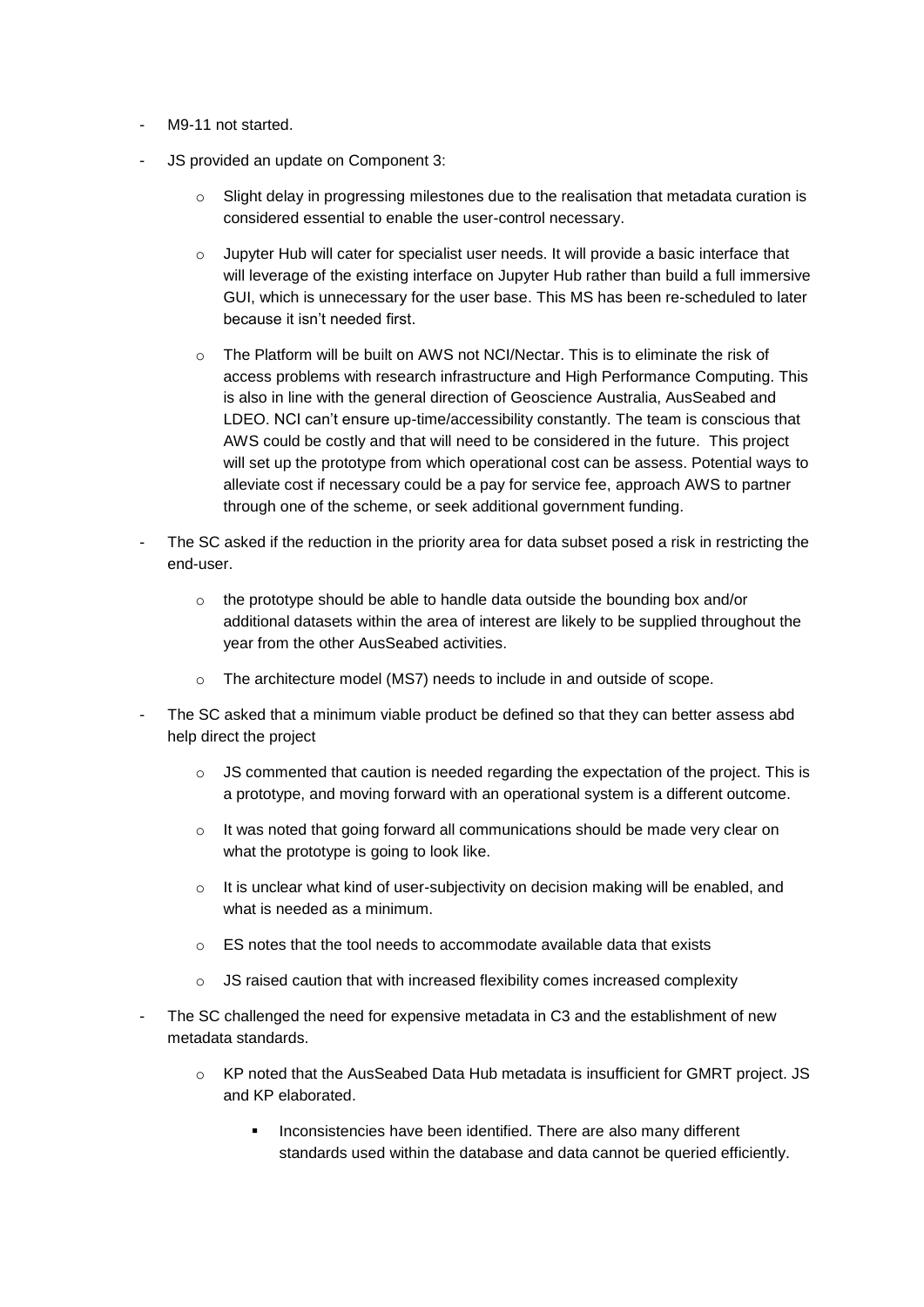- AusSeabed is undergoing a metadata overhaul. This includes adding a quality or uncertainty index for datasets. There is missing metadata in historical data within the Data Hub. AusSeabed has simple metadata, but for this project we want to add more metadata on quality to allow users to make decisions.
- **PB concerned on spending too much effort on another metadata standard** rather than spending effort where needed on data ingestion. This needs to be further considered and justified where necessary with completion of M7
- The SC asked for clarification on the ocean model mentioned in M10.
	- o KP noted the model has yet to be identified. The model will be selected from the results of the user survey as a demonstration model.

*Action SC2.2: KP to update the progress report spreadsheet to align with the revised project plan.*

*Action SC2.3: The technical team should define the prototype/MVP (MS7).* 

*Action SC2.4: The technical team should provide justification the SC on metadata decisions.*

### Workshop and User Survey Reports

Three draft reports were presented to the SC as part of MS1-3. These reports included 1) a summary of the user survey results 2) a summary of workshop 1 addressing attribute values and definitions, and 3) a summary of workshop 2 focused on data structure and formats.

- ES noted that there should be reporting on who participated in the workshops
- The SC noted that the reports needed to be further developed to deliver MS2: End-user platform requirements report and MS3: Platform data requirements and design report. This includes being more specific on the outcomes of the workshops and surveys, and what the implications of the recommendations are to the project.
- The SC would like to see a mechanism to track decisions from workshops and potentially have them included within these final reports. For example, decisions should also be accompanied by where they came from (e.g. made by the technical teams as a result of the end user survey and workshop), the pros and cons of the decision, and the downstream decisions still required based on the outcome of the report (including who is responsible for the decisions and when they should be made).
- The SC highlighted that the synergies between the reports on decisions should be described. KP suggested that maybe one further decision-cantered report is only required (combining deliverables from MS2 and MS3) e.g. what recommendations did the user survey and workshops provide in relation to the data and metadata formats. Were they conflicting?
- PB express concerns about being mentioned in the acknowledgement, which suggested he endorsed the report when he hasn't.